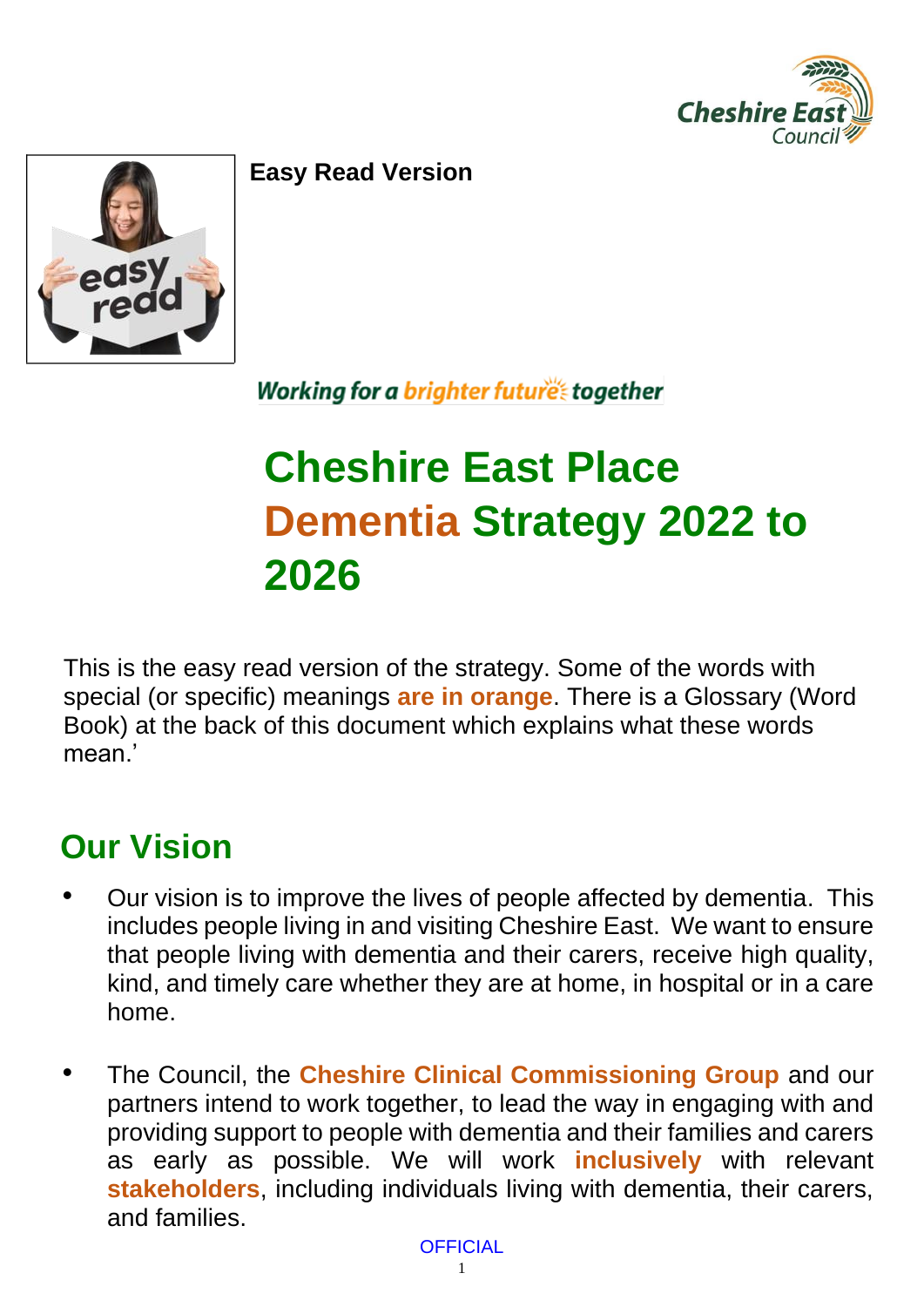

• The strategy is for **everybody** in Cheshire East who lives with dementia, their families, and carers.



# **Background Information**

- In Cheshire East there are estimated to be 5,725 people over the age of 65 living with dementia *(NHS Digital).*
- 18% of Cheshire East's population is over the age of 65.
- 3,840 people have been told they have a form of dementia in Cheshire East (*NHS Digital*)
- 67% of people with Dementia in Cheshire East have a recorded **diagnosis**
- There were 113 adults aged between 30 and 64, predicted to have Early Onset Dementia in Cheshire East in 2020 (Projecting Adult Needs and Service information (PANSI))
- In Cheshire East we have 23% of our population who are over 65. This is higher than in other places.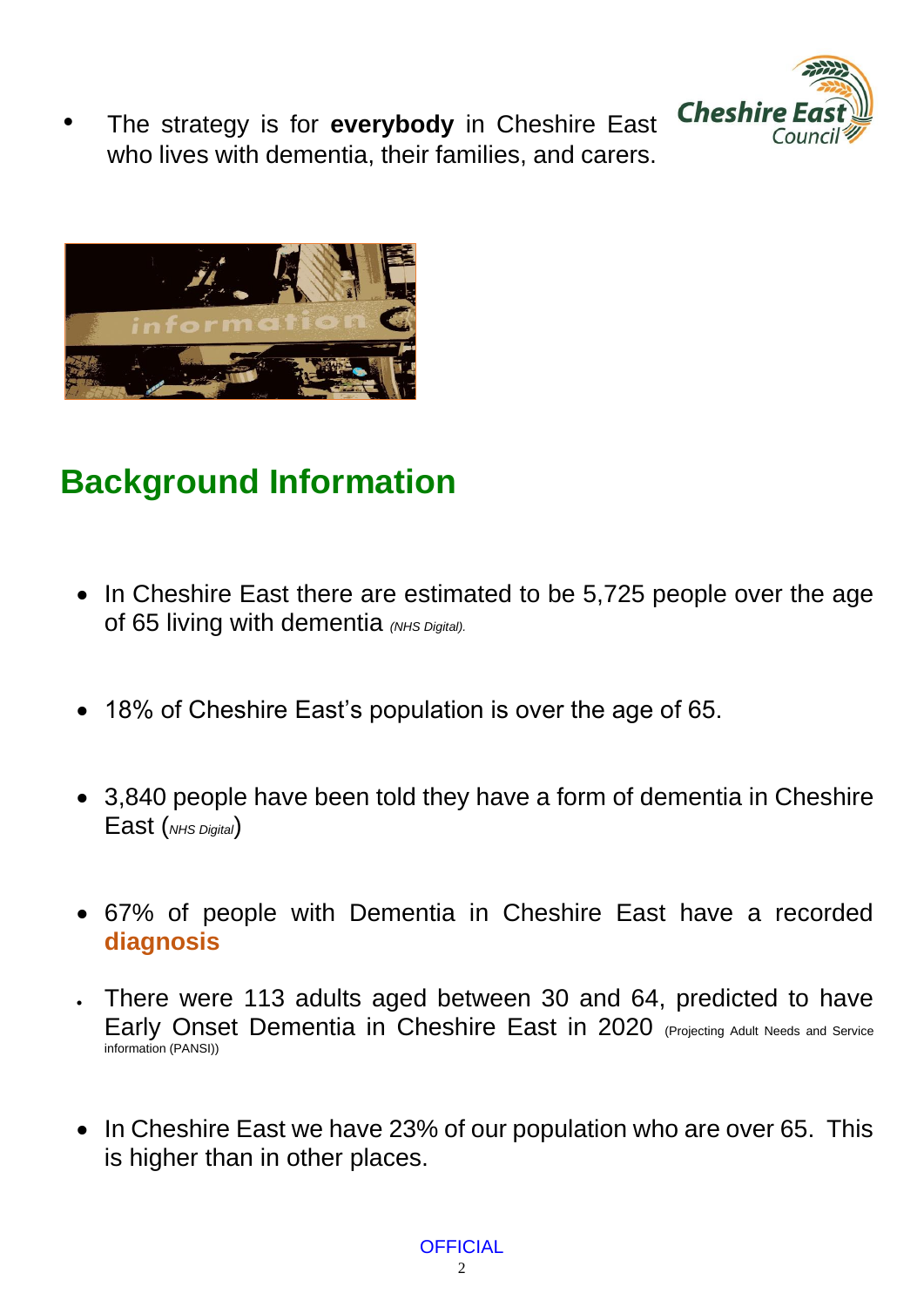

# **OUR OVERARCHING PRIORITIES**





#### **Preventing Well**

- $\circ$  To improve the way, we communicate and work together with others
- $\circ$  To raise awareness of dementia amongst staff and the local people to reduce the **stigma** associated with it

### **Diagnosing Well**

o To make the changes needed to help people to get their diagnosis as early as possible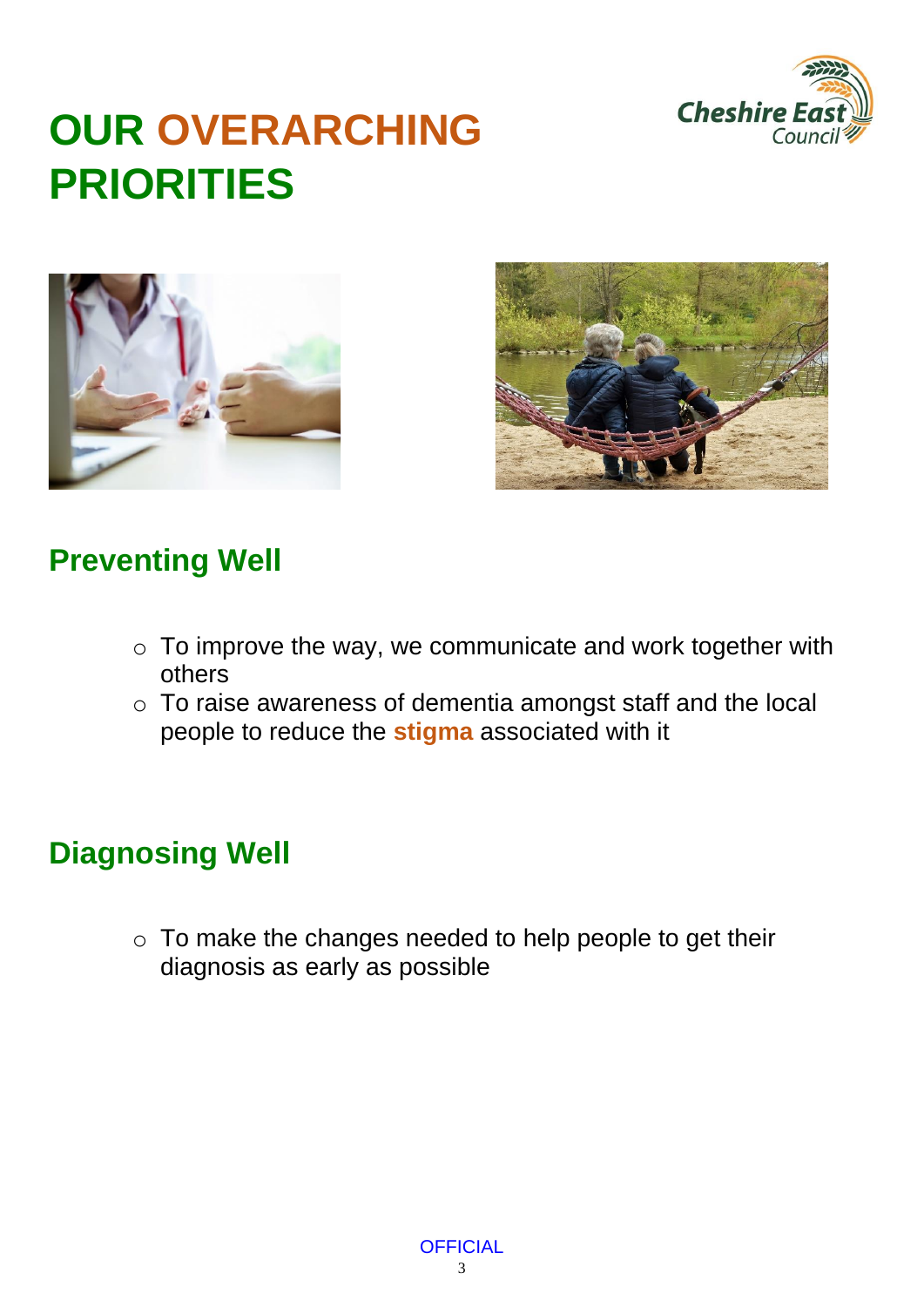#### **Supporting Well**



- o To ensure good information, advice and support is available to **all**, throughout their dementia journey.
- o To ensure that Health and Social Care work together to provide care and support to those affected by dementia

## **Living Well**

- $\circ$  To make sure that there are different options for people living with dementia and their carers, which are organised and take place locally.
- $\circ$  To give residents living with dementia the ability, opportunity, authority, and power, to have a voice and say in shaping their community and the support that they receive (There is already a Carers Forum who support Carers to have a voice etc.)

#### **Dying Well (Planning and Caring Well)**

- $\circ$  To work with partners, to enable early conversations with people with dementia and their carers about **advance planning** and **end of life care**, so that people can plan ahead and ensure they are fully involved in decisions at the end of their life.
- $\circ$  To enable people to die with the care and support they need, in a place they value, with the people important to them close by.
- o To make sure there are enough groups to provide ongoing **peer support** for those living with dementia and their carers.
- o To ensure that carers are supported **pre and post bereavement**.
- $\circ$  To ensure that the relevant English Law is applied (where necessary) to support any decisions made where early advance planning has not been considered or undertaken.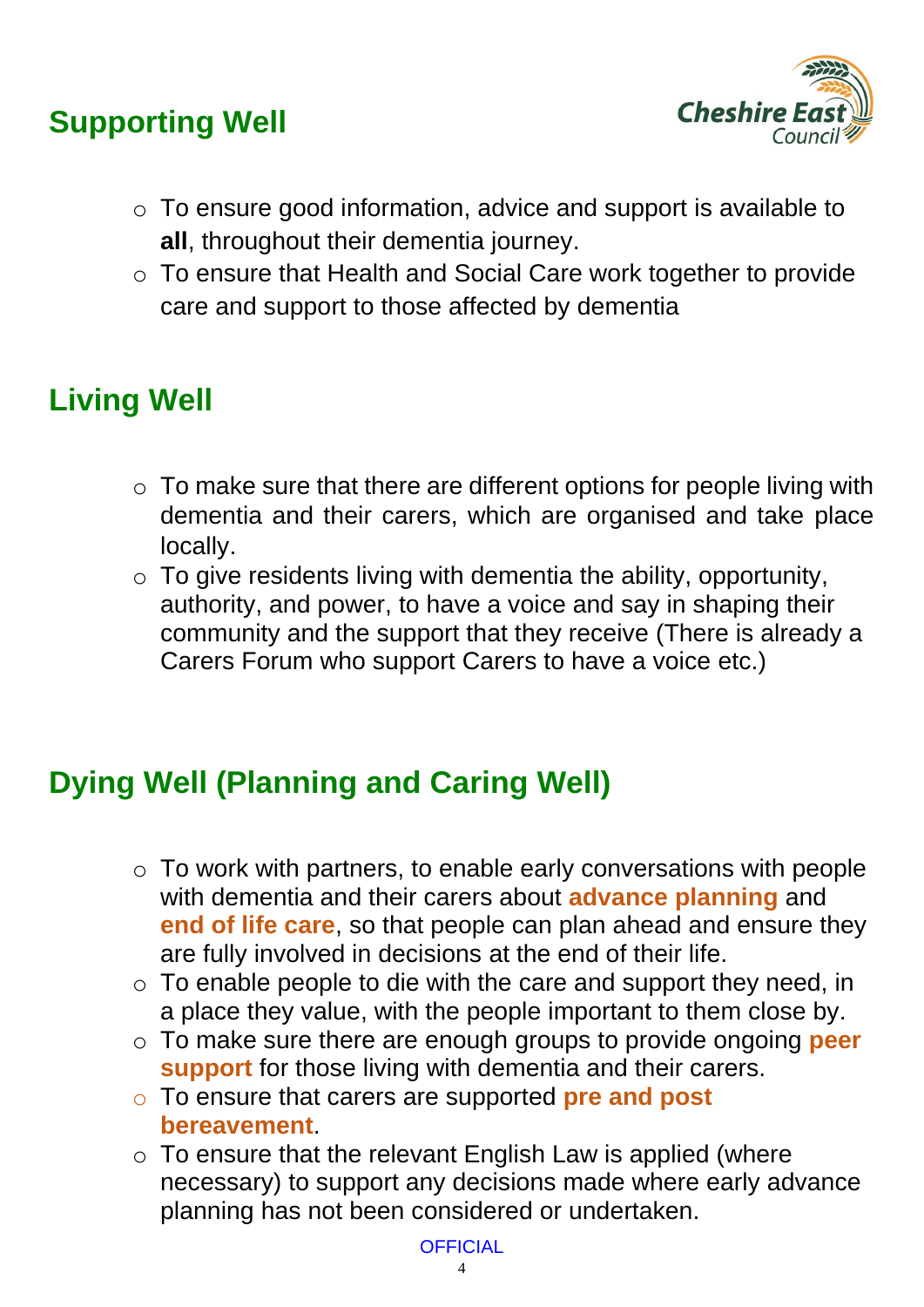



**Our next steps** 

### **Ambitions (Priorities)**

The Cheshire East Dementia **Steering** Group has developed several highlevel **ambitions** which set out how we will improve the experience of local people affected by Dementia. The Steering Group is a partnership group consisting of **statutory**, voluntary and local Dementia groups

These are detailed in action plans covering each pathway of the strategy.

We have followed the **NHS England Dementia Pathway** when we have developed the strategy.

#### **Actions**

The action plans have been developed by looking at the good practice we have found and most importantly what people, who have taken part in our survey and exercises, where we asked all the people involved in the dementia journey, what they need and what their concerns are, have said.

#### **Dementia Steering Group**

The Group will meet regularly to keep track and discuss items again to ensure we make changes or decisions about any progress. We will also make sure that the actions are put in place and our ambitions realised.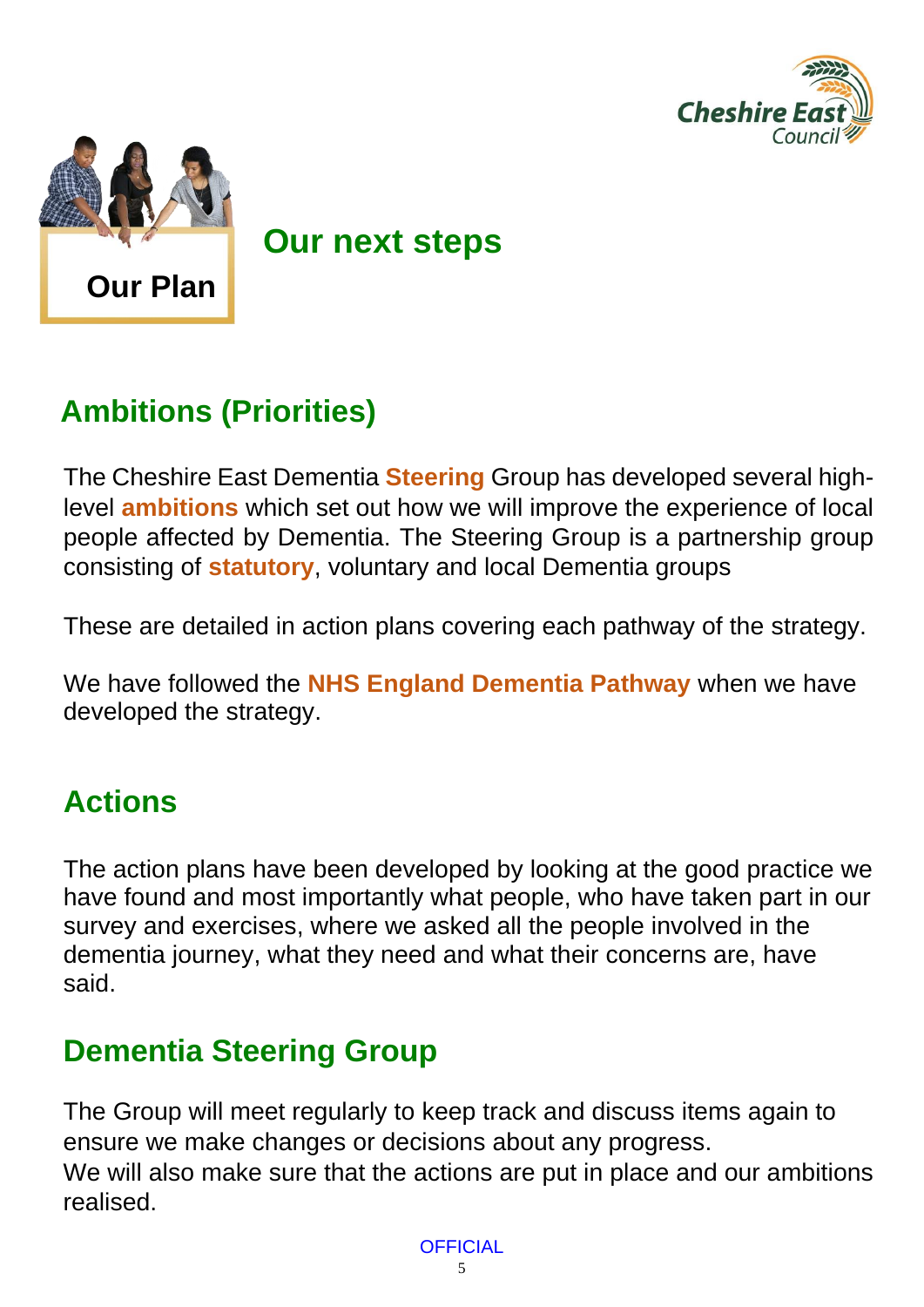

We will keep checking that this strategy is making a difference to the experience of people living with dementia and their carers and families.

# **General**

We know that to really meet the needs of the person it is important to listen to them. So we will involve people living with dementia and their families in helping us to do this.

We will continue to re-visit our vision to ensure that **lived experience** not only remains central to the strategy but helps to measure the impact of it.

The Steering group will produce an annual report on progress of how work around the action plans is going and what we have done and what we need to do, including identifying any issues we may have faced

| <b>Dementia</b>                                        | Dementia is not a specific<br>disease but is rather a general<br>term for the reduced ability to<br>remember, think, or make<br>decisions that gets in the way<br>of doing everyday activities.<br>Alzheimer's disease is the<br>most common type of<br>dementia |
|--------------------------------------------------------|------------------------------------------------------------------------------------------------------------------------------------------------------------------------------------------------------------------------------------------------------------------|
| <b>Cheshire Clinical</b><br><b>Commissioning Group</b> | The group who plans and buys<br>healthcare services for the<br>people of Cheshire                                                                                                                                                                                |

# **Glossary (Word Book)**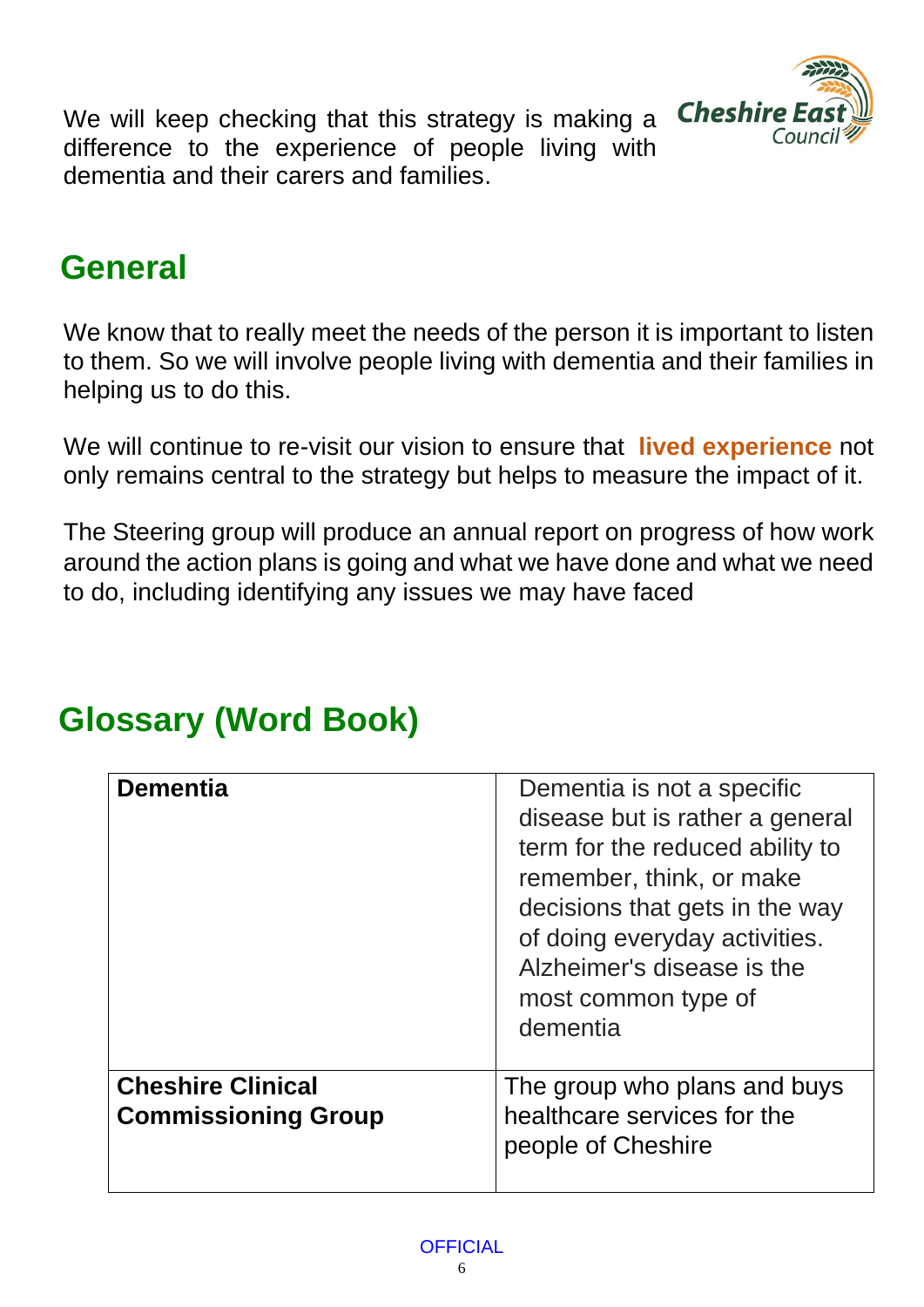

| <b>Inclusively</b>              | something done in a way that<br>includes everyone or everything                                                                                       |
|---------------------------------|-------------------------------------------------------------------------------------------------------------------------------------------------------|
| <b>Stakeholders</b>             | any people or groups who are<br>positively or negatively impacted<br>by a project                                                                     |
| <b>Diagnosis</b>                | The process of identifying a<br>disease, condition, or injury from<br>its signs and symptoms                                                          |
| <b>Overarching</b>              | Is something that includes or<br>affects everything or everyone                                                                                       |
| <b>Stigma</b>                   | A set of negative and often<br>unfair beliefs that a society or<br>group of people have about<br>something                                            |
| <b>Advance Planning</b>         | Is a way to think ahead                                                                                                                               |
| <b>End of Life Care</b>         | Care given to people who are<br>near the end of life and have<br>stopped treatment to cure or<br>control their disease                                |
| <b>Peer Support</b>             | Is when people use their own<br>experiences to help each other                                                                                        |
| <b>Pre and post bereavement</b> | Before and after someone dies                                                                                                                         |
| <b>Steering</b>                 | To steer work started by others.<br>The people who are part of the<br>group use their experiences,<br>skills and knowledge to help<br>make decisions. |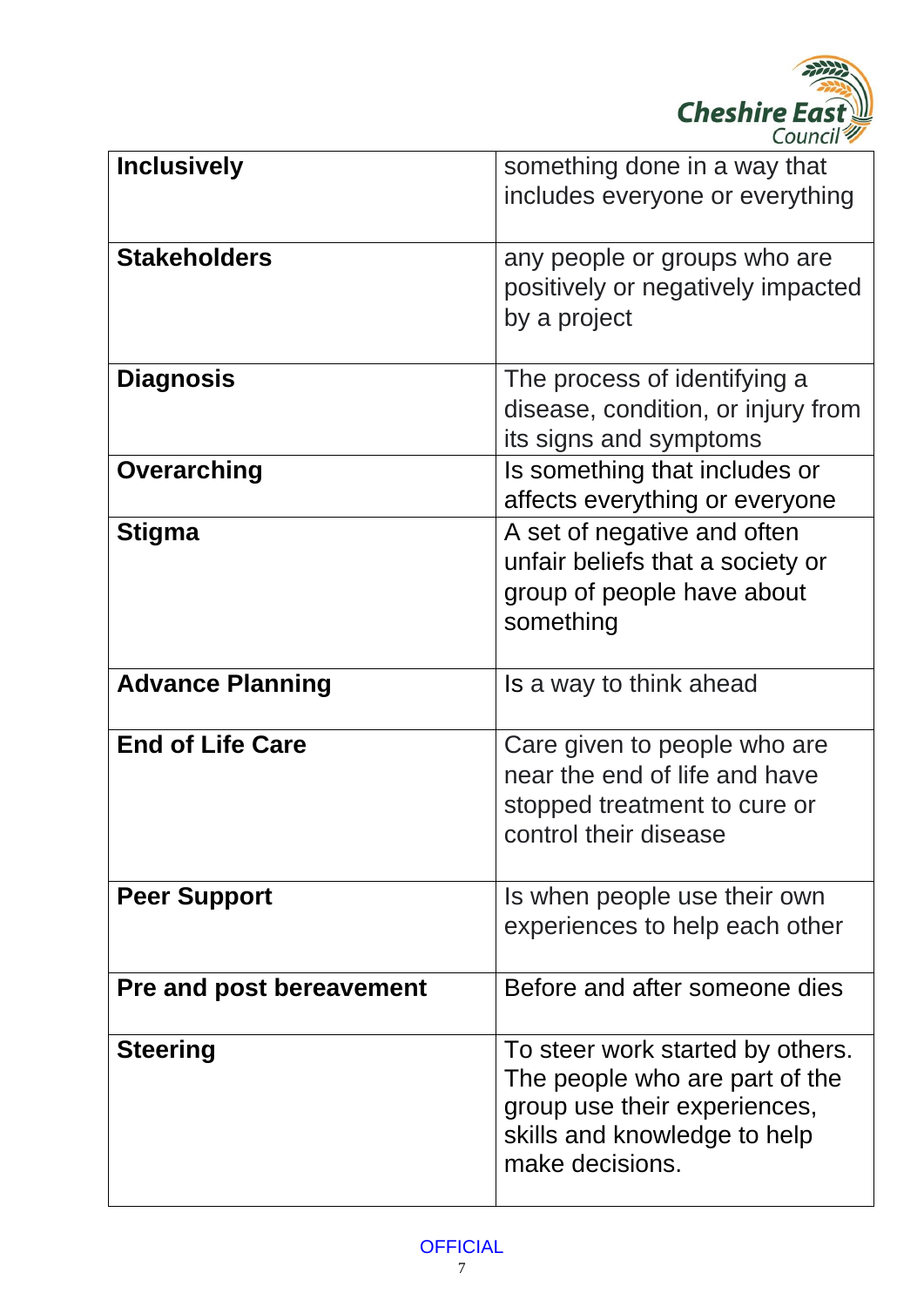

| <b>Ambitions</b>                              | What we want to achieve / make<br>happen                                                                            |
|-----------------------------------------------|---------------------------------------------------------------------------------------------------------------------|
| <b>Statutory</b>                              | If something is statutory, it is<br>related to or set by laws                                                       |
| <b>NHS England Dementia</b><br><b>Pathway</b> | A guide to the care and support<br>that a person living with<br>dementia requires at each stage<br>of their journey |
| <b>Lived experience</b>                       | Someone's personal knowledge<br>about the world gained through<br>direct, first-hand involvement                    |

Working for a brighter futures together